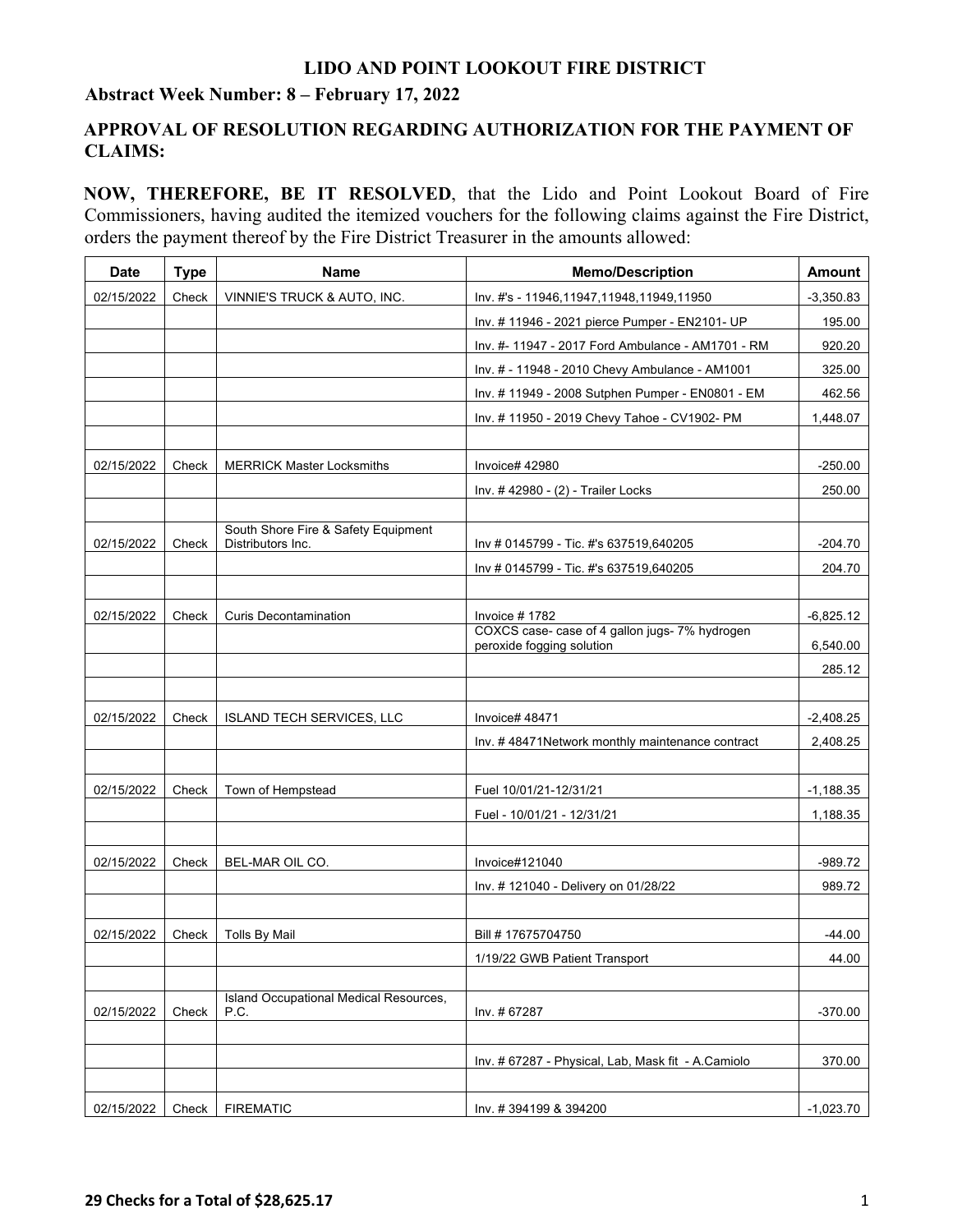|            |       |                                                        | Inv. #394199 & 394200                                                | 1,023.70    |
|------------|-------|--------------------------------------------------------|----------------------------------------------------------------------|-------------|
|            |       |                                                        |                                                                      |             |
| 02/15/2022 | Check | CLINICAL CLEAN, INC.                                   | Invoice $# 9044$                                                     | $-249.00$   |
|            |       |                                                        | Invoice #9044- Sanitizing - 258                                      | 249.00      |
|            |       |                                                        |                                                                      |             |
| 02/15/2022 | Check | NATIONAL GRID                                          | Master Account # 78934-44004                                         | $-1,150.08$ |
|            |       |                                                        | Rescue -00562-30007 -                                                | 0.00        |
|            |       |                                                        | Lido-27565-75007-                                                    | 487.72      |
|            |       |                                                        | HQ-87856-46002 -                                                     | 662.36      |
|            |       |                                                        |                                                                      |             |
| 02/15/2022 | Check | <b>PSEG</b>                                            | Customer ID #0715-0017-32                                            | $-1,491.19$ |
|            |       |                                                        | Actual -01/03/22 - 2/01/22 Actual - 0715-0017-32                     | 1,491.19    |
|            |       |                                                        |                                                                      |             |
| 02/15/2022 | Check | <b>PSEG</b>                                            | Customer ID # 0455-3015-52-2                                         | $-54.19$    |
|            |       |                                                        | Actual -01/03/22 - 2/01/22 Actual - 0455-3015-52-2                   | 54.19       |
|            |       |                                                        |                                                                      |             |
| 02/15/2022 | Check | <b>VERIZON WIRELESS</b>                                | Acct# 682237326-00001                                                | $-612.06$   |
|            |       |                                                        | Acct. # 682237326-00001                                              | 612.06      |
|            |       |                                                        |                                                                      |             |
| 02/15/2022 | Check | <b>VERIZON</b>                                         | Acct. #751-870-165-0001-49                                           | $-426.63$   |
|            |       |                                                        | Acct. #751-870-165-0001-49                                           | 426.63      |
|            |       |                                                        |                                                                      |             |
| 02/15/2022 | Check | Sprint                                                 | Acct. # -670979891                                                   | $-37.99$    |
|            |       |                                                        | Acct. #-670979891 - 02/01/22 - 02/28/22                              | 37.99       |
|            |       |                                                        |                                                                      |             |
| 02/15/2022 | Check | EXXONMOBIL CREDIT CARD<br><b>SERVICES</b>              | <b>Exxon Mobil Credit Card Purchases</b><br>Inv.#7187859299224591103 | $-211.11$   |
|            |       |                                                        | Gasoline for - 01/10/22-01/22/22                                     | 211.11      |
|            |       |                                                        |                                                                      |             |
| 02/15/2022 | Check | STAPLES CREDIT PLAN                                    | acct# 6035 5178 6555 4850                                            | $-929.06$   |
|            |       |                                                        | Supplies                                                             | 929.06      |
|            |       |                                                        |                                                                      |             |
| 02/15/2022 | Check | <b>Brothers II Business Machines</b>                   | Inv. #84183                                                          | $-166.07$   |
|            |       |                                                        | Color Copier Contract - Inv. #84183                                  | 166.07      |
|            |       |                                                        |                                                                      |             |
| 02/15/2022 | Check | New York State Insurance Fund Worker's<br>Compensation | Policy # Z 727 967-2 - Bill # 61201453                               | $-689.95$   |
|            |       |                                                        | Workman's Comp Policy # Z 727 967-2 - Bill # 61201453                | 689.95      |
|            |       |                                                        |                                                                      |             |
| 02/15/2022 | Check | Ready Refresh by Nestle                                | AC No: 0427435953                                                    | $-71.04$    |
|            |       |                                                        | Poland Spring -02/02/22- -Supplies                                   | 71.04       |
|            |       |                                                        |                                                                      |             |

## **Abstract Week Number: 8 – February 17, 2022**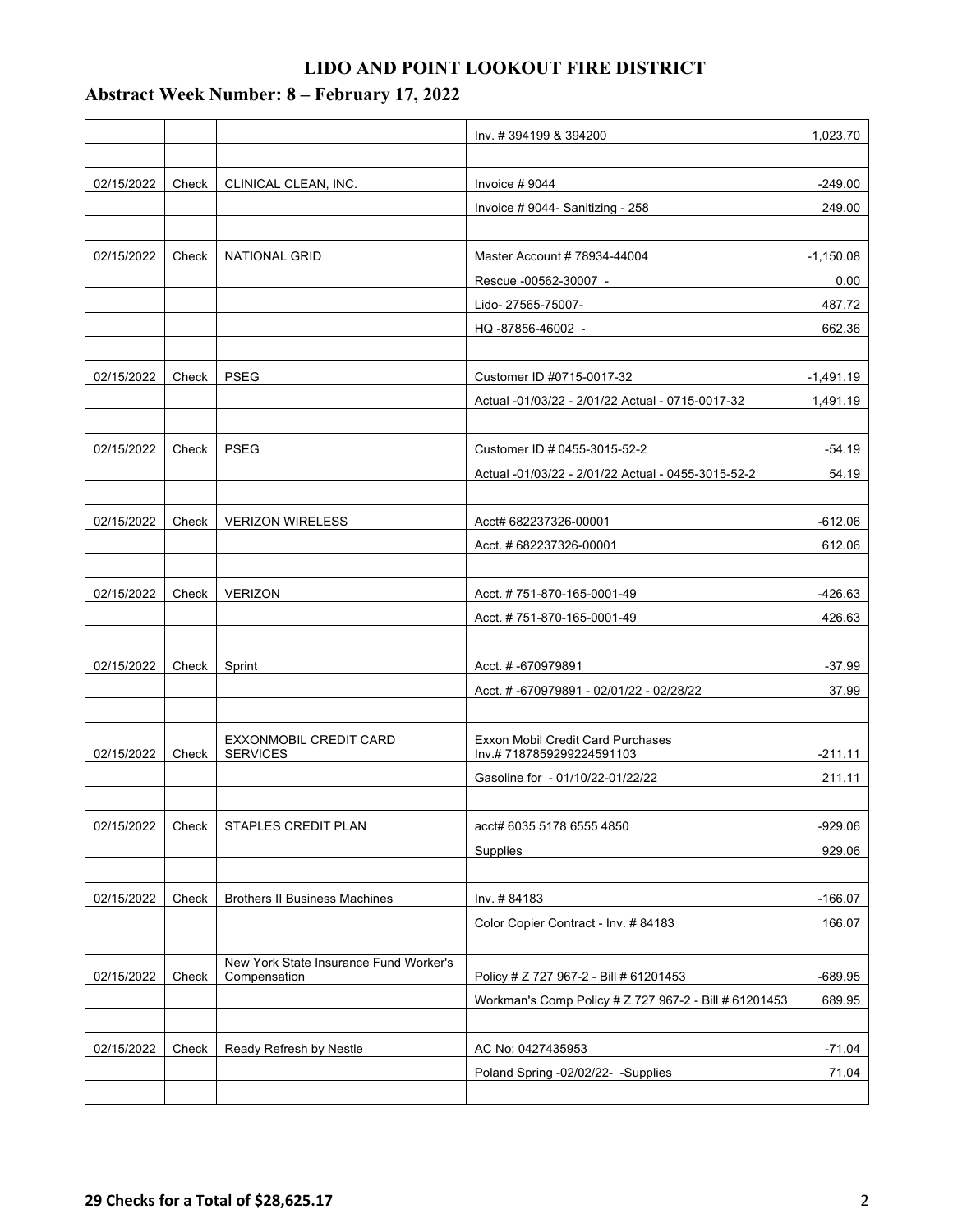| 02/15/2022                                                                                 | Check | <b>GVC Chemical &amp; Janitorial Corp</b> | Invoice #3891                                                         | $-290.97$   |  |
|--------------------------------------------------------------------------------------------|-------|-------------------------------------------|-----------------------------------------------------------------------|-------------|--|
|                                                                                            |       |                                           |                                                                       |             |  |
|                                                                                            |       |                                           | Inv. $#3891 -$ Supplies                                               | 290.97      |  |
|                                                                                            |       |                                           |                                                                       |             |  |
| 02/15/2022                                                                                 | Check | <b>Walden Associates</b>                  | Inv. # 25404                                                          | $-800.00$   |  |
|                                                                                            |       |                                           | Inv. 25404-4th Qtr NYSDEC Fueling System Inspection                   | 800.00      |  |
|                                                                                            |       |                                           |                                                                       |             |  |
| 02/15/2022                                                                                 | Check | ALBANO A/C & Mechanical Service           | Invoice - SC - 32929                                                  | $-997.50$   |  |
|                                                                                            |       |                                           | Annual Service Contract Ice Machine - HQ & Lido<br>$$498.75 \times 2$ | 997.50      |  |
|                                                                                            |       |                                           |                                                                       |             |  |
| 02/15/2022                                                                                 | Check | JOHN D. MacDONALD & SON                   | Inv. #67523                                                           | $-1,732.83$ |  |
|                                                                                            |       |                                           | Inv. # 67523 - Snake, Clean Lines, Camera Inspection                  |             |  |
|                                                                                            |       |                                           | HQ                                                                    | 1,732.83    |  |
| 02/15/2022                                                                                 | Check | <b>JAMAICA ASH &amp; RUBBISH</b>          | Account #678 - Inv #1BQ01162                                          | $-290.00$   |  |
|                                                                                            |       |                                           | HQ- 2yd Bin - 12/01/21-12/30/21                                       | 150.00      |  |
|                                                                                            |       |                                           | Lido - 2yd Bin - 12/01/21-12/30/21                                    | 140.00      |  |
|                                                                                            |       |                                           |                                                                       |             |  |
| 02/15/2022                                                                                 | Check | SCHLOSS EXTERMINATING                     | invoice #8001                                                         | $-105.00$   |  |
|                                                                                            |       |                                           | Inv. #8001- Exterminating Services - January '22                      | 105.00      |  |
|                                                                                            |       |                                           |                                                                       |             |  |
| 02/15/2022                                                                                 | Check | AutoMated Fueling Management Inc          | Invoice # 095-21 & 098-21 Replacement ck # 4596                       | $-1,665.83$ |  |
|                                                                                            |       |                                           | Inv. # 095-21- Service & Parts Replacement ck #4596                   | 1,243.05    |  |
|                                                                                            |       |                                           | Inv. # 098-21 - Service - repair console                              | 422.78      |  |
|                                                                                            |       |                                           |                                                                       |             |  |
|                                                                                            |       |                                           |                                                                       |             |  |
| 29 Checks to be Printed for A Total of \$28,625.17<br>NO ENTRIES APPEAR BELOW THIS SECTION |       |                                           |                                                                       |             |  |
|                                                                                            |       |                                           |                                                                       |             |  |
|                                                                                            |       |                                           |                                                                       |             |  |

## **Abstract Week Number: 8 – February 17, 2022**

## **29 Checks for a Total of \$28,625.17** 3